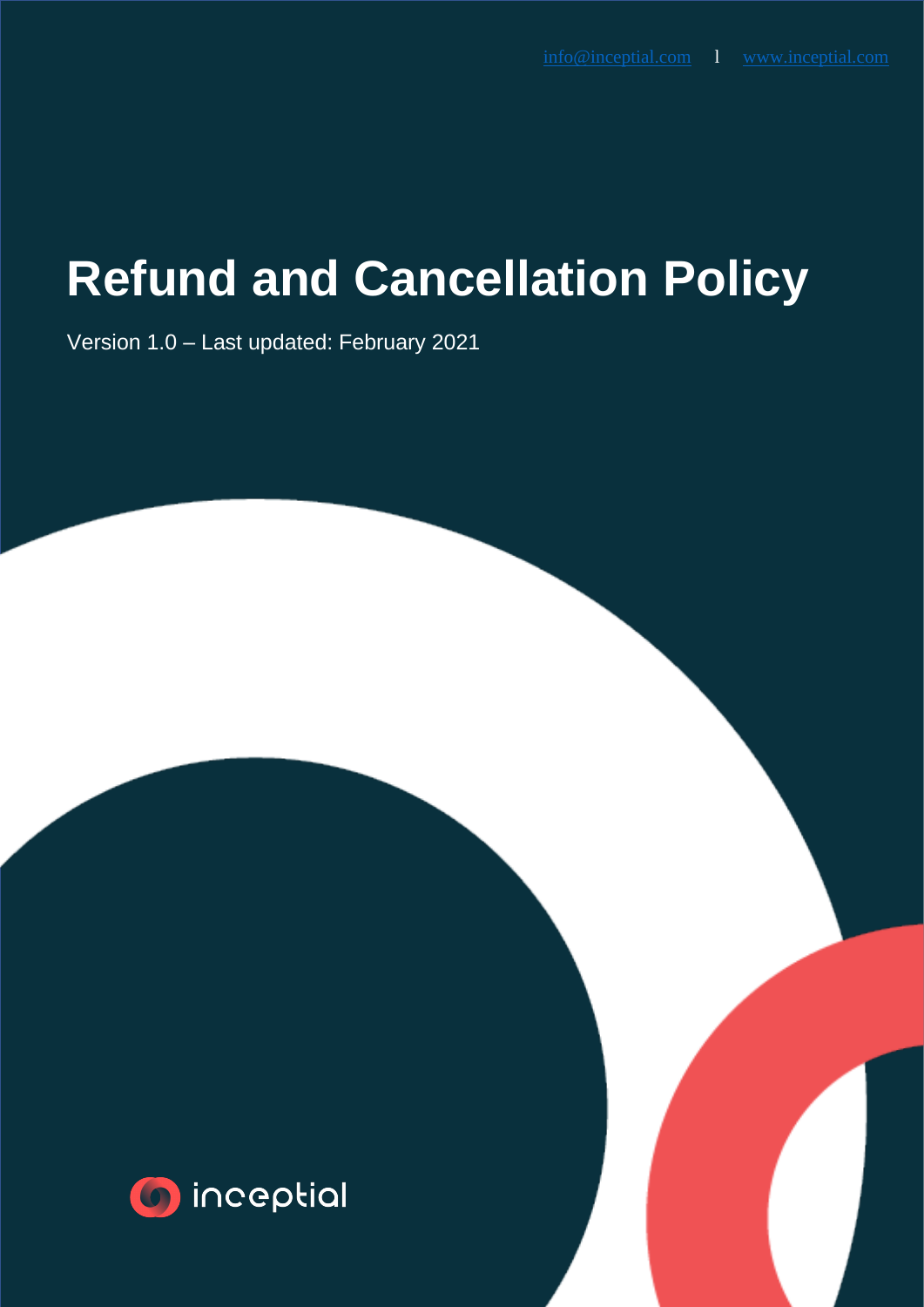

This is an integral part of the Client's agreement.

The website [www.inceptial.com](http://www.inceptial.com/) and/or [inceptial.by](http://inceptial.by/) which are working under the Inceptial brand, is operated by Growth Capital LLC (hereinafter the "Company").

A refund request can be processed only in the cases in which the account has been deposited, but no orders were executed by the Client. The Client must justify the reason of doing this. In this case the same method of payment used for the deposit will be used for the refund. The refund will be for the full amount, less any applicable fees or dues including but not limited to wire fees.

Refunds and all funding requests will be treated as withdrawals and can be processed using those methods and procedures as described in the [Client Agreement](https://inceptial.com/docs/client_agreement_feb_2021.pdf?v=1631260545) and the [General Fee](https://inceptial.com/docs/General_Fees_Inceptial_feb.pdf?v=1631260520)  [Policy.](https://inceptial.com/docs/General_Fees_Inceptial_feb.pdf?v=1631260520)

The Company will not refund funds lost in trading.

The Company will proceed with the refund of Client funds upon receipt of the request **within five working days as the request is made**, if the Client's request is received outside normal working hours the five working days will count from the next working day of the client's request receipt.

From the day of receipt of the account opening application a timeframe of 15 days is given to provide the required information and documentation. If the Client fails to provide these within the aforementioned timeframe, the Company will decline the application and will refund the available balance back to the method used to deposit the funds.

The Company shall only offer its services to Clients over the age of 18. Any registrations made by minors shall be considered as a breach of the [Client Agreement,](https://inceptial.com/docs/client_agreement_feb_2021.pdf?v=1631273239) and will result in the termination of the trading account. Any funds remaining in the trading account will be refunded within 15 days from the day of the termination of the trading account.

The Company reserves the right to terminate any trading account in the event of breach of the [Client Agreement.](https://inceptial.com/docs/client_agreement_feb_2021.pdf?v=1631273239) Any funds remaining in the trading account will be refunded within 15 days from the day of the termination of the trading account.

The Company shall terminate the trading account of a Client if such an instruction is given from the regulatory authority, following a suspicious transaction report and the refund of any funds in the trading account of the Client will be subject to the relevant instructions of the regulatory authority. In the possibility where a refund will be processed, any funds remaining in the trading account will be refunded within 15 days from the day of the termination of the trading account.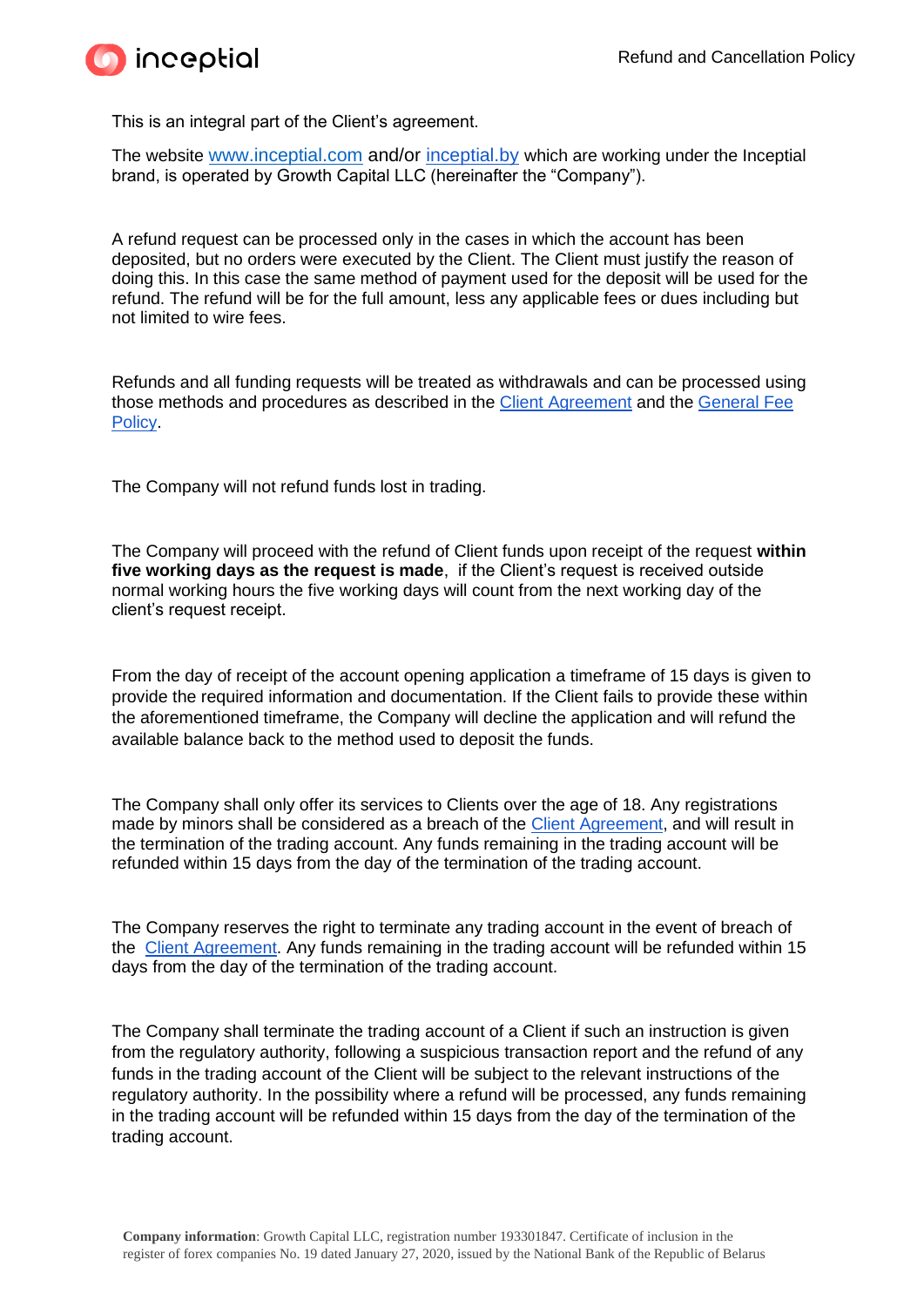



The Company reserves the rights to charge additional fees for any refund processed, as described in the [General Fee Policy.](https://inceptial.com/docs/General_Fees_Inceptial_feb.pdf?v=1631084363)

All refund requests are processed by the Back Office Department however the time required for the funds to be transferred will depend on the payment method used.

The Company has the right during the refund process, to request any additional information related to the request and the payment method. The Client understands and accepts that under such circumstances there may be a delay in processing the request.

The Company reserves the right to review and/or amend its Refund Policy, at its sole discretion, whenever it deems fit or appropriate. By using our website and services, the Client accepts the terms and any changes made.

For any questions about this Policy, do not hesitate to contact us by email at: [info@inceptial.com](mailto:info@inceptial.com)